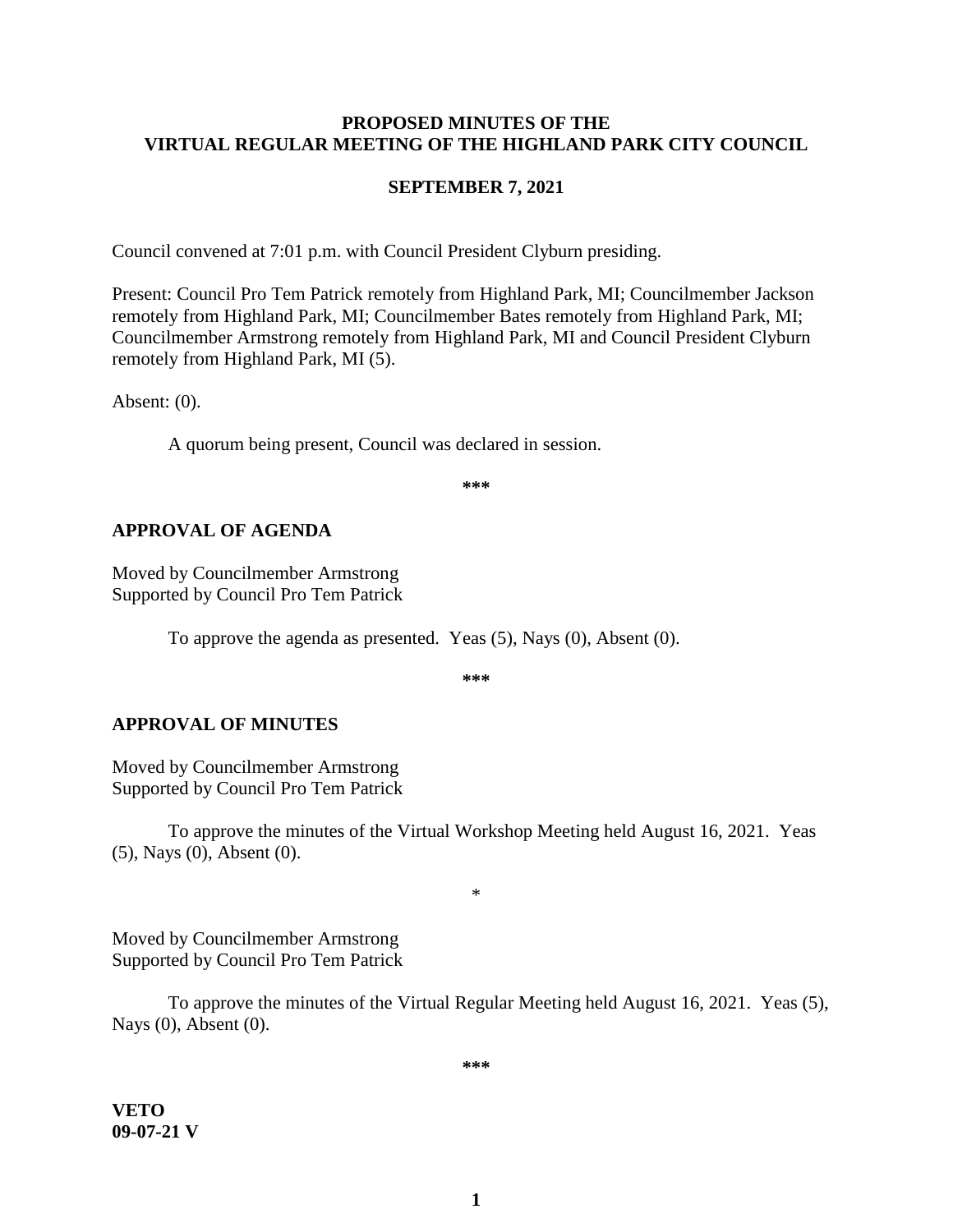The following communication was received from Mayor Yopp.

Pursuant to the authority vested in the Mayor under Charter Section 6-3, I veto the resolution from the Highland Park City Council mandating that Ajax Paving, Inc. cease and desist its illegal operations at the City of Highland Park Department of Public Works yard located at 14200 Dequindre Street, Detroit, Michigan, 48212, immediately.

City Council has had an open invitation to review documents and discuss the matter with the City Attorney. However, instead of meeting in the City Attorney's Office, City Council has imprudently opted to waste taxpayer dollars by paying for information it can review at no cost. Again under Charter Section 7-3(15), this matter relating to Ajax was based upon my authority to manage and control all City property and I hereby veto this resolution. If Council asserts I have signed a contract, produce it.

Moved by Councilmember Bates Supported by Councilmember Armstrong

To override the Mayor's veto. Yeas (4), Nays (1) Jackson, Absent (0).

\*\*\*

## **CITY ADMINISTRATOR 09-07-21 VI a**

The following resolution was submitted for approval.

## **RESOLUTION TO SOLICIT QUOTES FOR FIRE EQUIPMENT (BOTH ENGINES AND EQUIPMENT)**

Moved by Councilmember Armstrong Supported by Councilmember Bates

**WHEREAS**, the Highland Park Fire Department consists of 3 engines and one aerial truck; and

**WHEREAS**, the aerial truck is out of service and needs substantial work to be safe and recertified, making it more dangerous for a rescue in a high rise; and

**WHEREAS**, two of the three engines are almost 25 years old with the third engine being over 16 years old and, therefore, in continuous need of repairs; and

**WHEREAS**, the City requires new apparatus that will be safe and dependable for our firefighters to protect our city and its residents; and

**WHEREAS**, the City is also in need of personal protective equipment (i.e., protective clothing, respirator protection devices, etc.); and

**NOW, THEREFORE, BE IT RESOLVED**, that the City approves the solicitation of bids for new fire equipment (both engines and equipment). Yeas (5), Nays (0), Absent (0).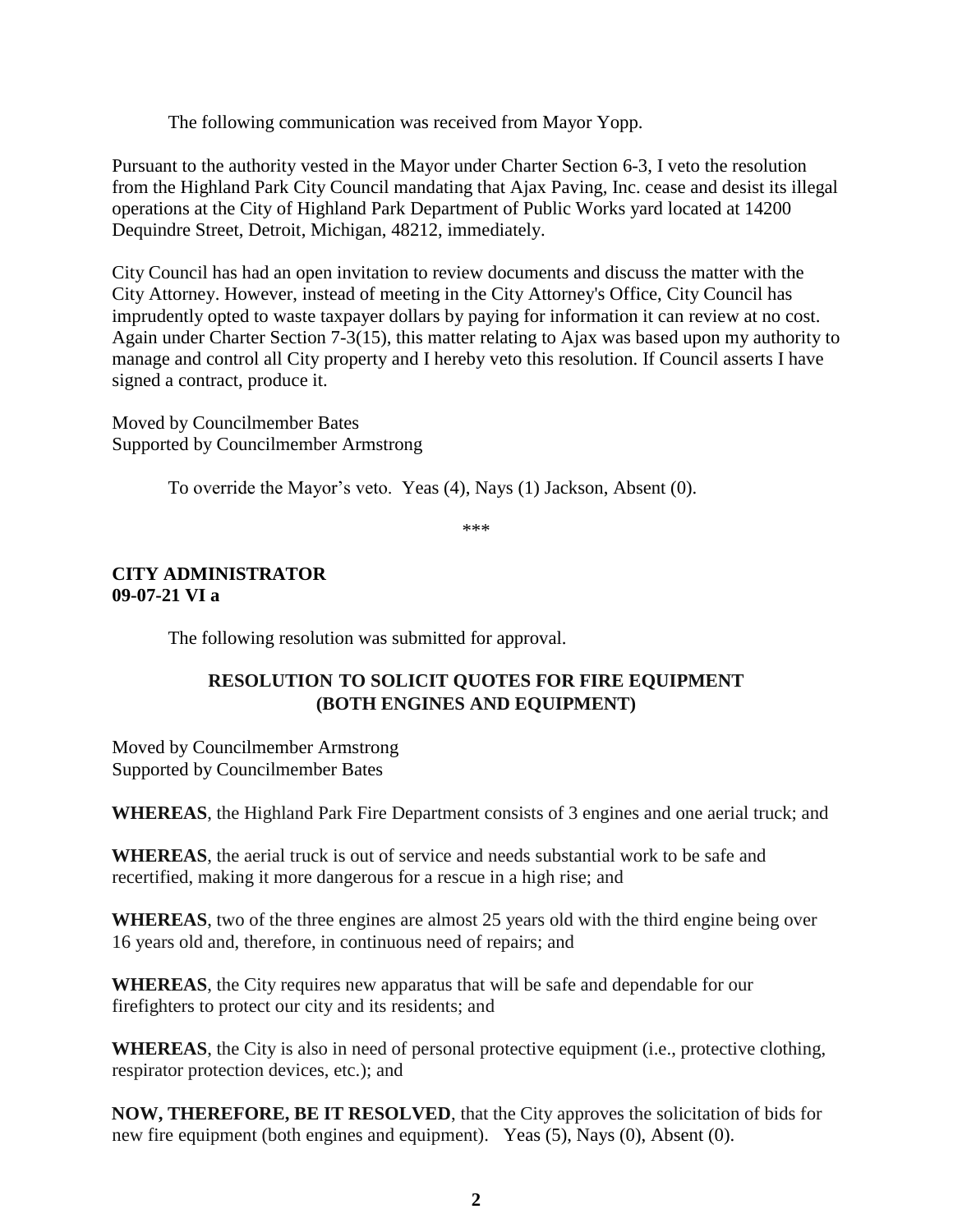#### **09-07-21 VI b**

The following resolution was submitted for approval.

## **RESOLUTION TO RETAIN CARL JOHNSON, JR. CPA TO ASSIST HIGHLAND PARK WITH MONTHLY AND ANNUAL ACCOUNTING SERVICES**

Moved by Council Pro Tem Patrick Supported by Councilmember Armstrong

**WHEREAS**, the State of Michigan mandates comprehensive monthly, quarterly and yearly audit reports for cities; and

**WHEREAS**, the Carl Johnson Jr., CPA group has extensive knowledge of the State of Michigan reporting requirements and will assist the city with: 1) special accounting projects, 2) grant administration, 3) monthly reporting, 4) the annual audit report, and 5) administrative internal controls; and

**WHEREAS**, Mr. Johnson formerly worked with the Highland Park Financial Department while associated with a major accounting firm.

**NOW, THEREFORE, BE IT RESOLVED** by the City that it allow the Finance Director to retain Carl Johnson Jr., CPA at a rate of \$10,000.00 per month for a three-year period starting October 4, 2021. Yeas (5), Nays (0), Absent (0).

**\*\*\***

### **FINANCE 09-07-21 VII**

The following resolution was submitted for approval.

## **RESOLUTION TO ACCEPT FEMA-DR-MI (COVID-19) PUBLIC ASSISTANCE GRANT IN THE AMOUNT OF \$21,851.27**

Moved by Council Pro Tem Patrick Supported by Councilmember Jackson

**WHEREAS,** the purpose of the FEMA Public Assistance Grant program was to provide supplementary financial assistance for disaster relief in eligible areas within the State, including funds for emergency protective measures-actions taken to eliminate or lessen immediate threats to lives, public health or safety related to Covid; and

**WHEREAS,** Highland Park provided personal protective equipment (PPE), such as face masks, gloves and hand sanitizer to first responders who responded to emergency calls and employees to prevent the spread of Covid from 3/9/20 - 8/7/20; and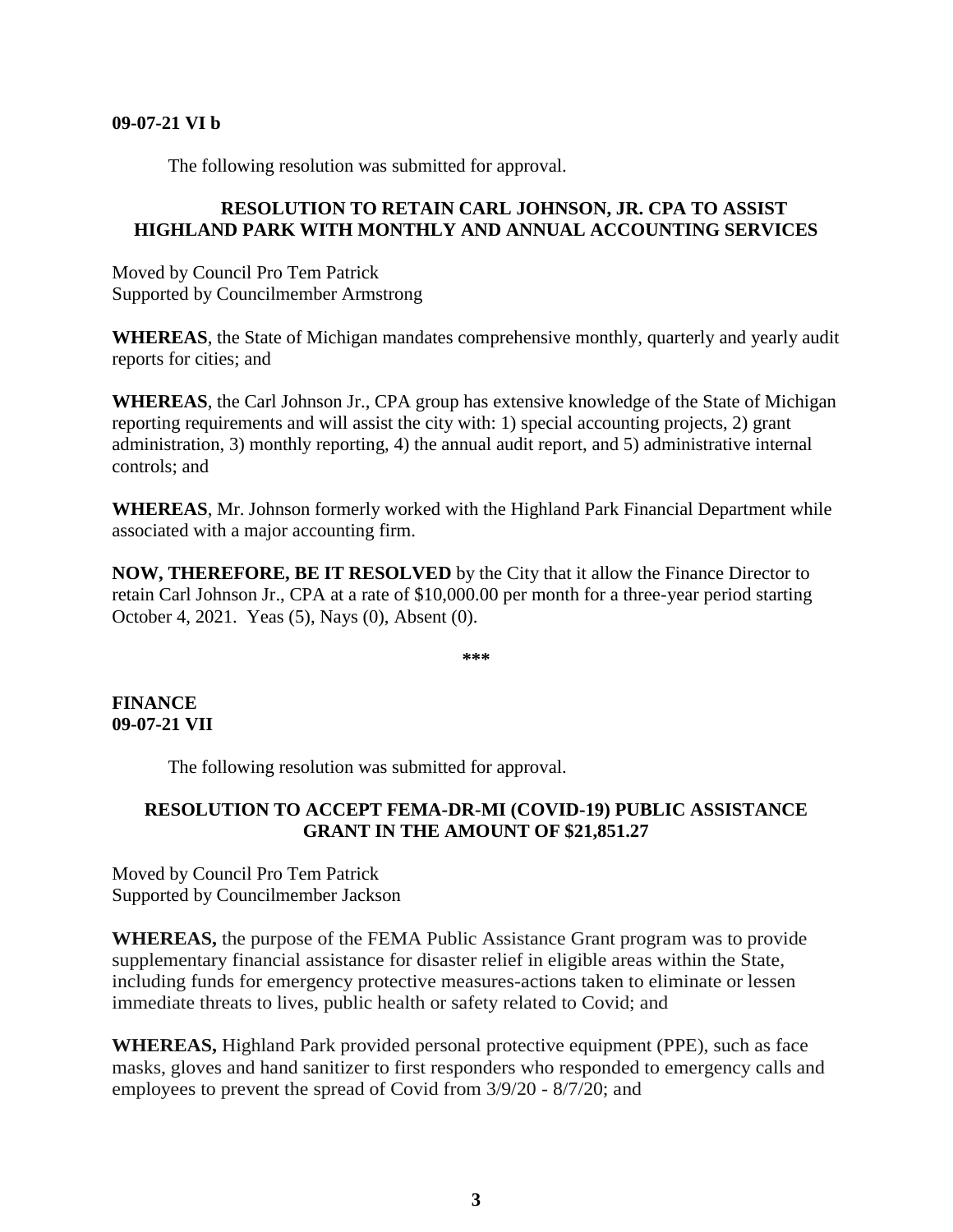**WHEREAS**, Highland Park also provided deep cleaning/sanitation services to offices, City-owned vehicles, etc.; and

**NOW, THEREFORE, BE IT RESOLVED,** that the City of Highland Park accepts the FEMA Public Assistance Grant in the amount of \$21,851.27 for reimbursement of expenses incurred between 3/9/20 and 8/7/20 related to Covid 19. Yeas (5), Nays (0), Absent (0).

**\*\*\***

## **LEGAL 09-07-21 VIII**

The following resolution was submitted for approval.

## **RESOLUTION TO APPROVE CONTRACT WITH LIFELINE CONCORD, LLC TO PROVIDE AMBULANCE TRANSPORTATION SERVICES**

Moved by Council Pro Tem Patrick Supported by Councilmember Armstrong

To postpone this item until the September 20, 2021 Regular meeting. Yeas (5), Nays (0), Absent (0).

**\*\*\***

**ENGINEERING 09-07-21 IX**

The following resolution was submitted for approval.

# **RESOLUTION AUTHORIZING THE RECLAMATION OF FEDERAL AID FUNDING FROM MICHIGAN DEPARTMENT OF TRANSPORTATION FOR THE ROAD REHABILITATION FOR DAVISON SERVICE DRIVES WITHIN THE CITY OF HIGHLAND PARK.**

Moved by Council Pro Tem Patrick Supported by Councilmember Bates

**WHEREAS**, the Department of Public Works obtained funding from the Michigan Department of Transportation (MDOT) for rehabilitation along the eastbound and westbound Davison Service Drives within the City of Highland Park as part of the industrial expansion for the neighboring development; and

**WHEREAS**, the Department of Public Works received a notice of selection for funding for rehabilitation and reconstruction from MDOT for the Davison Service Drives within the City of Highland Park; and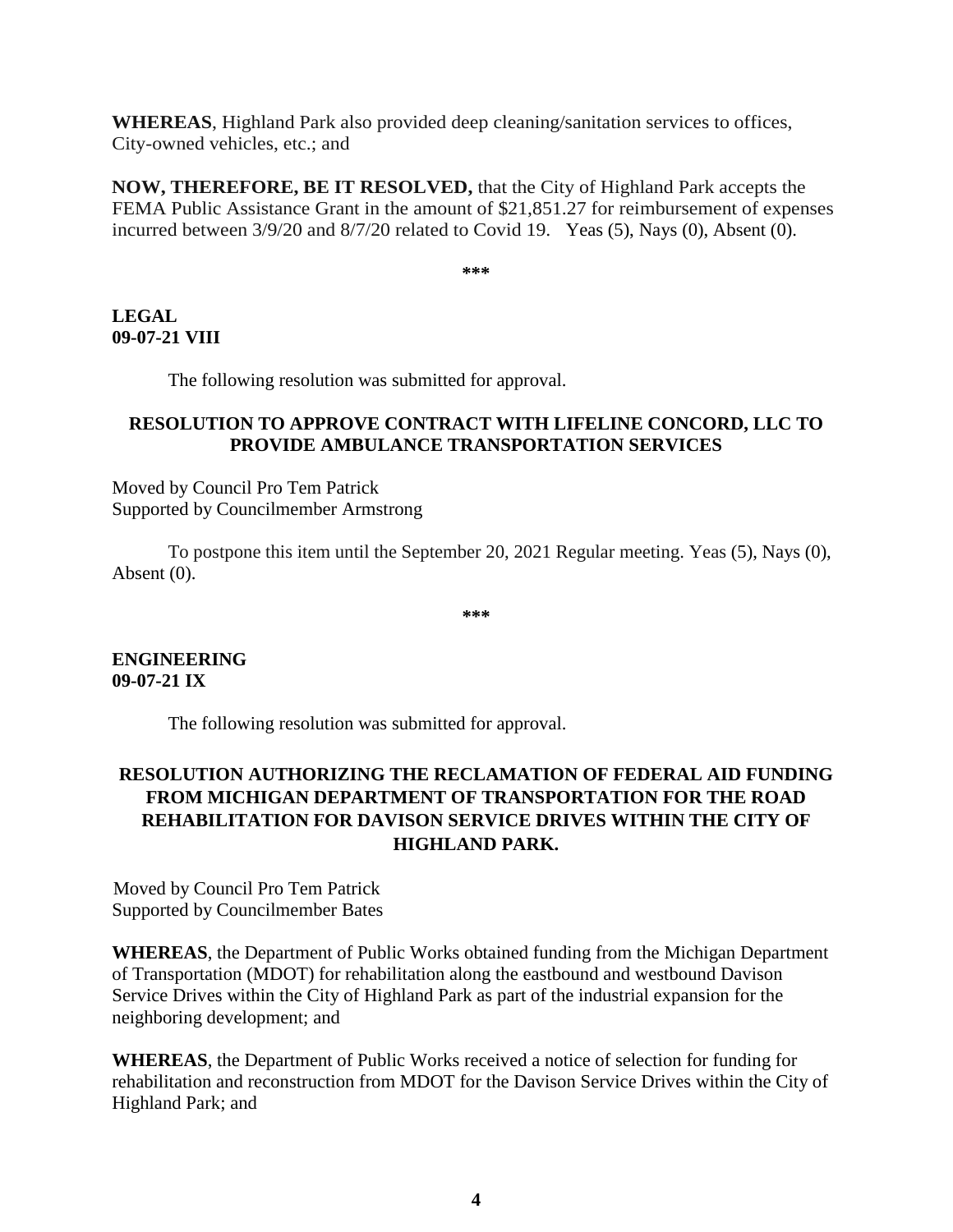**WHEREAS**, as part of the tentative award of the grant, the City of Highland Park shall be eligible to receive 100% federal aid funding up to approximately \$770,000 from MDOT for the rehabilitation of the Davison Service Drives; and

**WHEREAS**, as part of the tentative award of the grant, the City of Highland Park shall be responsible for the cost of services necessary for the engineering design, permitting, and other construction documents necessary for the rehabilitation for the Davison Service Drives; and

**WHEREAS**, the project shall be from the easternly municipal boundary of the City of Highland Park to the east right-of-way of Oakland Avenue along the eastbound and westbound Davison Service Drives. Construction shall include mill and overlay of existing pavement, full-depth removal and replacement of existing pavement, concrete curb and gutter installation, and ADA sidewalk ramp removal and replacement on the Davison Service Drives; and

**WHEREAS**, the City of Highland Park Engineering Department will manage the commencement and completion of the project. The Engineering Department will prepare and submit final plans to MDOT for obligation by second quarter fiscal year 2022; and

**WHEREAS**, the Engineering Department shall begin engineering design of the road repair during the Fall of 2021, and produce construction ready documents for second quarter of fiscal year 2022, with the objective of coordinating with other scheduled city construction projects in the area, which may include replacement of existing pavement, water main replacement, and sewer rehabilitation along Oakland Avenue; and

**BE IT RESOLVED,** that the Highland Park City Council APPROVES the reclamation of the MDOT funding for Davison Service Drives road rehabilitation and will comply with its terms. Yeas (5), Nays (0), Absent (0).

**\*\*\***

## **PUBLIC WORKS 09-07-21 X**

The following resolution was submitted for approval.

## **RESOLUTION TO APPROVE REPLACING SIDEWALKS IN FRONT OF HIGHLAND PARK CITY HALL FROM CALIFORNIA TO CONNECTICUT**

Moved by Councilmember Bates Supported by Councilmember Armstrong

**WHEREAS,** under Michigan law, cities, townships, and municipalities have a duty to maintain sidewalks in reasonable repair; and

**WHEREAS,** sidewalks in front of City Hall are in violation of Michigan law; and

**WHEREAS,** Century Cement, who did the cement work to bring the front entrance of City Hall into ADA compliance, has submitted a bid for \$33,635; and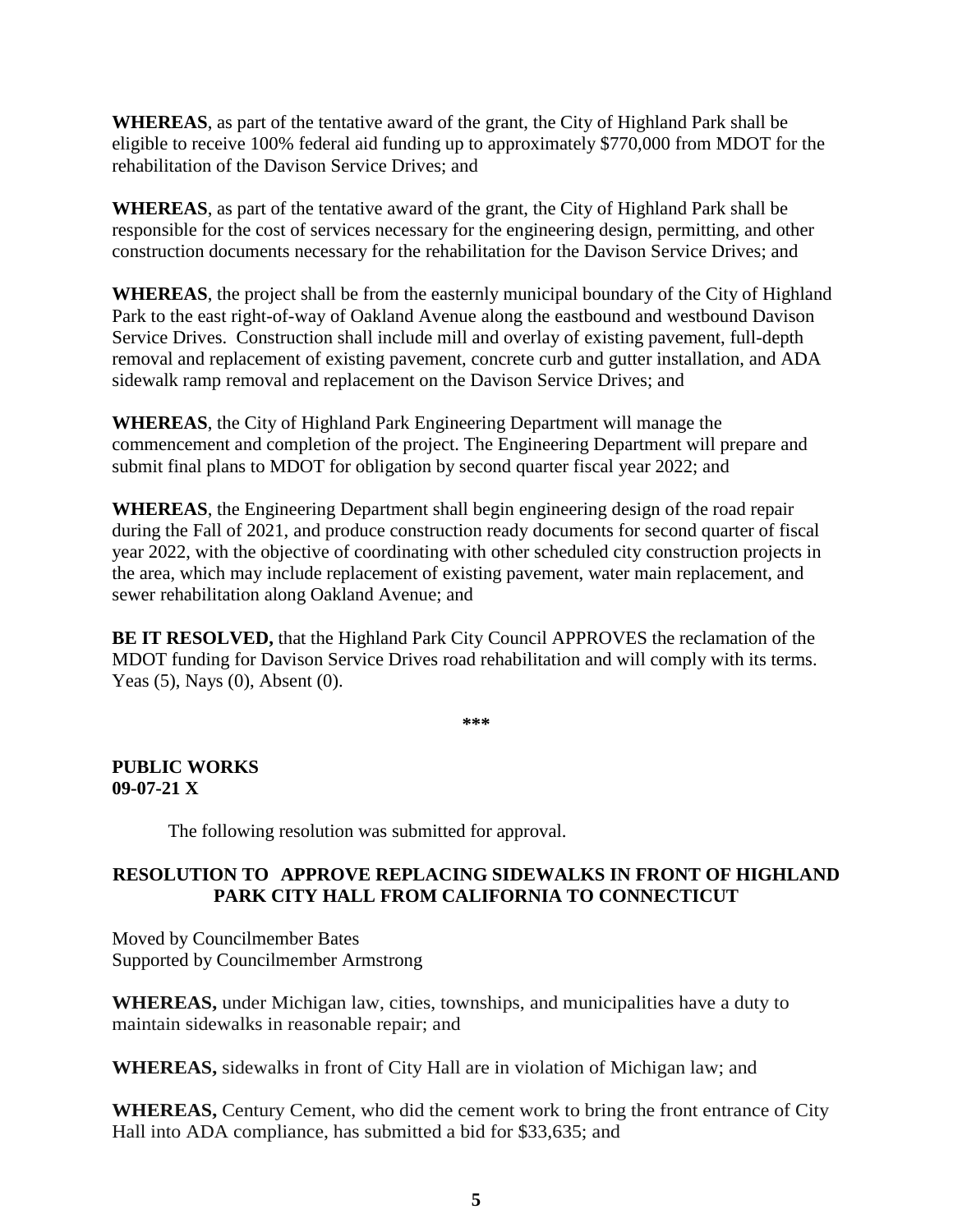**NOW, THEREFORE, BE IT RESOLVED,** that the City of Highland Park approves the contract with Century Cement to replace the sidewalk in front of Highland Park City Hall from California to Connecticut for a price not to exceed \$33,635. Yeas (5), Nays (0), Absent (0).

**\*\*\***

## **OUTSIDE COMMUNICATION 09-07-21 XI**

The following communication was received from Healing Spring Missionary Baptist Church.

Saturday, September 11, 2021 from 10:00 a.m. to 6:00 p.m. the Wayne Health Mobile Unit will be at Healing Spring Missionary Baptist Church 12647 Hamilton. Screenings for diabetes, cholesterol, kidney function and blood pressure will be provided; as well as COVID-19 testing and vaccination. No insurance, identification, or appointment needed. If you have any questions or comments call 313.448.9850 or visit waynehealthcares.org.

Moved by Council Pro Tem Patrick Supported by Councilmember Armstrong

To received and file the above communication. Yeas (5), Nays (0), Absent (0).

**\*\*\***

## **ADJOURNMENT**

Moved by Council Pro Tem Patrick Supported by Councilmember Armstrong

To adjourn the meeting, motion carried, meeting adjourned at 7:56 p.m.